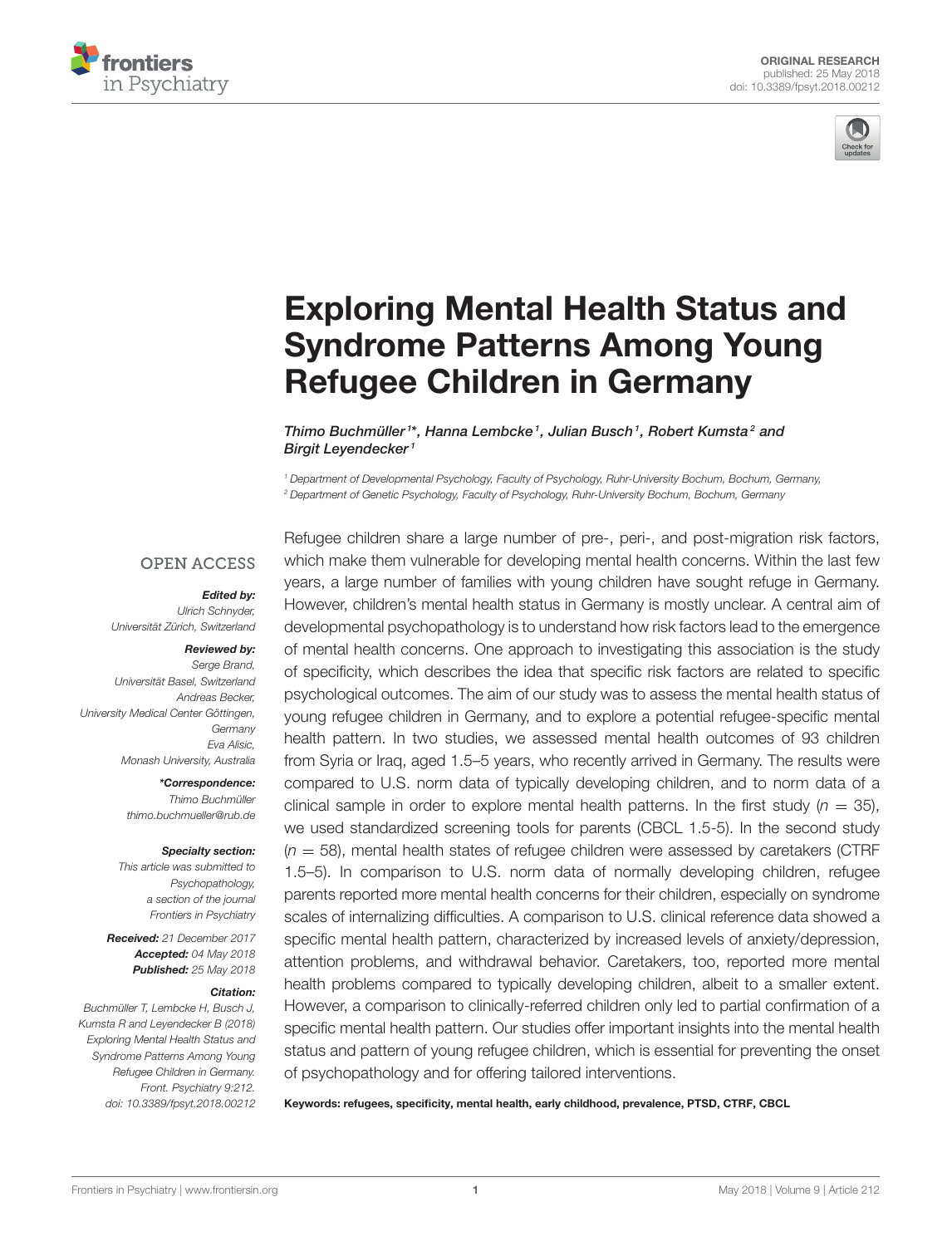# INTRODUCTION

In 2015 alone, 65.3 million people, half of them being children, were forcibly displaced worldwide. This represents the highest number of forced displacement documented in history [\(1\)](#page-10-0). The majority of people sought refuge in the context of the Syrian war [\(2\)](#page-10-1). Germany became a prominent recipient of new asylum applications, with about 745,000 requests in 2016 [\(3\)](#page-10-2). Thus, the significance of physical and mental health needs of refugee families gained great attention within the German health care system.

A review by Fazel et al. [\(4\)](#page-10-3) organizes the negative factors that affect children's mental health outcomes chronologically by stage in the migration process. Risk factors during pre-migration include organized violence and the loss of family members. Peri-migration risk factors encompass disruption of schooling, lack of security, and material poverty. Post-migration risk factors include stigmatization, language barriers, acculturation difficulties, frequent relocations, low socio-economic status, as well as insecurity regarding residence permissions. Even if refugees and immigrants share some risk-factors, the number, severity, and kind of common risks within the refugee population go beyond those immigrants are exposed to. Thus, refugees present a "unique population" in need of tailored research and interventions [\(5\)](#page-10-4).

Considering the number of risk factors, a negative impact of forced displacement on psychological outcomes can be expected. Indeed, studies on refugees' mental health status report elevated prevalence rates of depression, anxiety, and post-traumatic stress disorder (PTSD) in refugee children as compared to non-refugee children [\(6\)](#page-10-5). A small, but growing number of studies investigate the mental health status of children in the context of the Syrian war. Children, ages 4–10, were screened in refugee camps near the Turkish-Syrian border [\(7\)](#page-11-0). According to parent-reports, these children showed increased levels of fear (62%), anxiety and withdrawal (49%), emotional problems (45%), conduct problems (38%), and hyperactivity (20%). Another study conducted in a refugee campsite at the Syrian-Turkish border reported that the vast majority of children had experienced more than one critical life event, such as the loss of a family member [\(8\)](#page-11-1). In fact, 44% of the children reported five or more war-related critical life events. Furthermore, 45% showed signs of PTSD. Similarly, 44% of the children showed signs of mood disorders, 20% had manifested clinical depression, and 25% reported somatic symptoms (e.g., stomach pain) on a daily basis. Overall, refugee children seem to have higher prevalence rates of mental health concerns. These findings are also supported by studies that investigated mental health outcomes among young refugees in Germany [\(9–](#page-11-2)[11\)](#page-11-3).

While some studies reported an effect on a wide array of mental health domains [\(6,](#page-10-5) [8,](#page-11-1) [9\)](#page-11-2), other studies found a specific effect concerning symptoms of PTSD [\(10,](#page-11-4) [11\)](#page-11-3). Specificity describes the idea that specific risk factors are uniquely related to specific psychological outcomes [\(12\)](#page-11-5). Evidence remains inconsistent about the influence of experiencing war-related and migration-related violence and deprivation in early childhood on specific outcomes. A large scale retrospective survey showed that emotional neglect in childhood was specifically associated with affective disorders in adulthood [\(13\)](#page-11-6). After controlling for comorbidities and adversities Becker-Blease et al. [\(14\)](#page-11-7) found that young children exposed to victimization (e.g., abuse) manifested more mental health concerns than those experiencing disasters (e.g., flood) in a representative U.S. sample. A review by McMahon et al. [\(12\)](#page-11-5) subsumes 16 studies which examined the influence of violence on psychological outcomes. Different types of violence were assessed, including domestic violence, war, and community violence. Outcomes included PTSD, depression, general anxiety, aggression symptoms, and internalizing and externalizing symptoms. Half of the studies did not report any evidence for specificity, whereas eight found evidence for specificity. Five of the eight studies reported a specific association between violence exposure and externalizing outcomes, whereas three studies reported a link between the exposure to violence and internalizing behavior. However, the review did not distinguish between types of violence nor did it include war-related violence.

A study by Hodges et al. [\(15\)](#page-11-8) showed an association between the number of traumatic events and complexity of symptomatology. That is, within a clinical sample of children between 8 and 12 years of age, those children who were exposed to multiple traumatic events demonstrated a higher complexity of symptoms [\(15\)](#page-11-8). However, only few studies investigated mental health patterns of persons who were exposed to war-related violence. One study showed that comorbidity between PTSD and mood disorder was 13.5 times higher for adult Palestinians who had experienced violence than for Palestinians who had not experienced violence [\(16\)](#page-11-9). Refugee school children, between 6 and 16 years of age, who were interviewed shortly after the 1994 siege of Sarajevo, showed differences in mental health adjustments depending on the type of violence they were exposed to. Children who were exposed to deprivation and violence showed more withdrawn behavior and anxiety problems compared to children who experienced violence only [\(17\)](#page-11-10). Hence, a certain type of violence may lead to a specific pattern of syndromes, which might be characterized by a higher symptom complexity.

The present study fills the gap of missing data on mental health outcomes of recently arrived refugee children below 6 years of age. Research on refugee children in this age group is scarce. Considering that these children were exposed to risk factors specific to their population [\(5\)](#page-10-4), it is likely that they manifest specific mental health patterns. The aim of our study was to assess a variety of behavioral symptoms that are typical of young refugee children who have experienced traumatization and deprivation. Applying an explorative approach, we focused on two research questions: What is the mental health status of young refugee children in Germany compared to typically developing children? Do symptom manifestations differ from clinicallyreferred children, which might indicate a refugee-specific mental health pattern?

We applied a three-step approach in order to investigate our research questions. First, we conducted a pilot study to assess the feasibility of screening instruments, and to get first insights into the prevalence rates of mental health concerns of this specific population of young, recently arrived refugee children. The findings of the pilot study were used to design Study 1.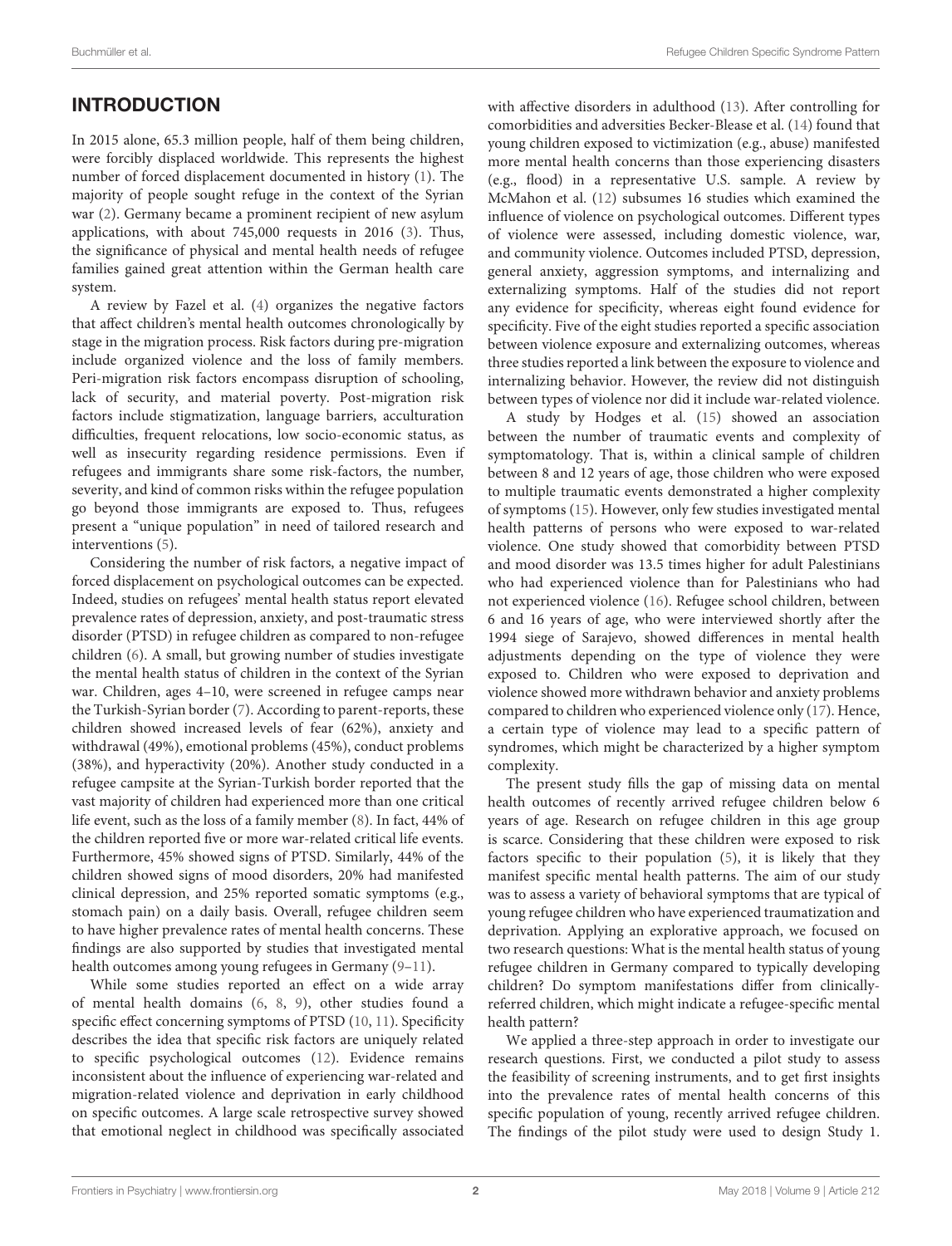In Study 1, we interviewed refugee parents from Syria and Iraq rather than relying on questionnaires. In Study 2, we included a large sample of caretakers from early childhood education and care centers for recently arrived refugee children. As caretakers might have a different perspective on children's behavior, Study 2 was used as a triangulation. The results obtained were compared to norm data of typically developing children and to norm data of children with clinical manifestations. We report the results of the pilot study, and Studies 1 and 2 separately, before integrating the results into the overall discussion.

# PILOT STUDY

## Methods

#### **Participants**

A convenience sample was used. We collected data from 48 children. Due to missing values, and age beyond the range covered by the instruments, 17 children were excluded. The final sample size consisted of 31 children (Age:  $M = 2.9$ ;  $SD = 1.3$ ; female: 56%). Parents had, on average, 10.3 years of education (SD: 5.0 years). While most children came from Syria (92%), there were a few from Iraq (8%).

#### **Materials**

The Child Behavior Checklist [CBCL 1.5–5 Arabic translation in Lebanese dialect, which is similar to Syrian dialect, a Syrian version was not available; [\(18\)](#page-11-11)] was administered to measure children's mental health status as reported by mothers. The instrument is validated for children from 1.5 to 5 years of age. The 100 items can be grouped into eight syndrome scales. Four of them (Emotionally Reactive, Anxious/Depressed, Somatic Complaints, Withdrawn) can be combined into the broadband scale of Internalizing Behavioral Problems; two (Aggressive Behavior, Attention Problems) can be combined into the broadband scale of Externalizing Behavioral Problems. Additionally, the CBCL has a scale for Sleep Problems and a scale for Other Problems. Furthermore, a selection of specific items of the CBCL can be used to estimate if a child suffers from PTSD [\(19\)](#page-11-12). It is considered to be a cost-effective and valid screening tool for the presence of PTSD symptoms in preschool children.

The respondents indicate on a 3-point Likert scale if a problem is either not true (0), somewhat or sometimes true (1), or very true or often true (2), based on the child's behavior over the previous 2 months. Norms of typically developing children and matched clinically-referred children who were considered for mental health services are available from 18. Norms are based on a representative sample from U.S. children and differentiate between boys and girls. While scores are controlled for gender, age shows no effect on the syndrome scales according to the manual. As U.S. children and Arabic children from the United Arab Emirates generally show similar manifestations on CBCL scales, the use of U.S. norms can be considered to be crossculturally valid [\(20\)](#page-11-13).

## **Procedure**

In the context of an evaluation project, a team of research assistants visited 44 primary childcare projects (Bridging Projects, German: Brückenprojekte) designated for refugee families recently arrived in the German federal state of North-Rhine Westphalia in 2016 and 2017. Projects were free of charge and either in refugee centers or in close proximity in order to provide easy access for families. As enrollment opportunities in regular primary care centers are scarce, this low-threshold approach was implemented by the government to serve as temporary compensation. Caretakers were asked to distribute informed consent forms and questionnaires to Arabic speaking refugee families from either Syria or Iraq, whose children were aged 1.5-5. Subsequently, families passed questionnaires back to the caretakers who returned them to us. The response rate was 29%, i.e., we received less than a third of our distributed questionnaires by the end of the study. Written informed consent was obtained by every respondent who filled out the questionnaire. The study was approved by the Ethics Committee of the Faculty of Psychology of the Ruhr-University Bochum.

#### Statistical Analysis

Data were processed in SPSS<sup>®</sup> 25.0 for Windows (IBM Corporation, Armonk, NY, USA). We excluded all cases that had missing values in more than 10% of the CBCL items. For all other cases, missing values were replaced by the mean of the item across participants. Clinical and subclinical cutoff scores were calculated according to the manual [\(18\)](#page-11-11). The clinical cutoff for the broadband scales was set at two standard deviations above the average score of the norm data of typically developing children. We used the PTSD scale and the proposed cutoff of 9 points to estimate the frequency of children showing signs of PTSD [\(19\)](#page-11-12).

Effect sizes (Cohen's d, 95% Confidence interval) were calculated comparing the syndrome manifestations of refugee children to typically developing and clinical-referred children [\(18\)](#page-11-11), respectively. Effect size calculations were conducted using a syntax by Wuensch [\(21\)](#page-11-14). When effect sizes of refugee children compared to clinical children were similar (using the 95% confidence interval), or refugee children had higher values, we additionally looked at comorbidities between syndrome scales by applying subclinical cutoffs [\(18\)](#page-11-11). Effect size calculations enable score standardization. Hence, scores between syndrome scales were made comparable.

#### **Results**

On average, refugee children showed elevated prevalence rates on the total score (48%), the internalizing scale (48%), and the externalizing scale (48%). They showed elevated prevalence rates in three out of seven syndromes (Anxious/Depressed: 10%, Withdrawn: 20%, Attention Problems: 23%), whereas prevalence rates in the four remaining scales were in the normal range (Somatic Complaints: 3%; Aggressive Behavior: 7%; Sleep Problems: 0%, Emotionally Reactive: 3%). Similar rates can be found applying sub-clinical cutoffs: 19% of the children showed Anxiety/Depression in a subclinical range, 23% Somatic Complaints, 32% Withdrawal, 10% Attention Problems, 10% Aggressive Behavior, 7% Sleep Problems, and 13% Emotional Reactivity. One fifth of the children were above the cutoff on the PTSD scale (PTSD: 20%).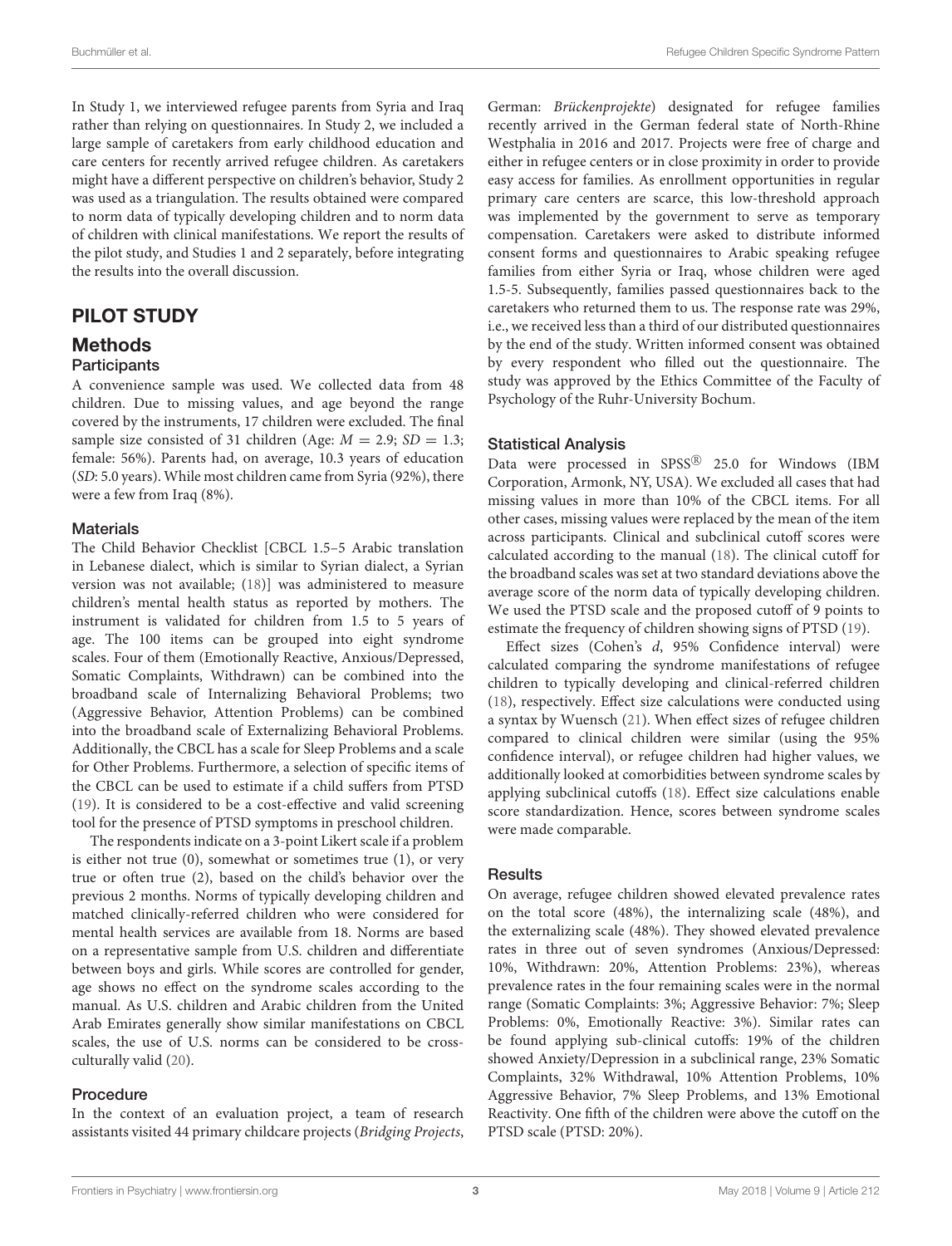Refugee children had higher manifestations on syndrome scales compared to typically developing children, except for Emotional Reactivity, which only showed a minor mean difference (Anxious/Depressed:  $M = 1.8$ ,  $SD = 3.0$ ,  $d = 0.6$  [CI] 95%: 0.2; 1.0], Somatic Complaints:  $M = 1.1$ ,  $SD = 1.9$ ,  $d = 0.6$ [CI 95%: 0.2; 0.9], Withdrawn:  $M = 1.7$ ,  $SD = 2.9$ ,  $d = 0.6$  [CI 95%: 0.2; 1.0], Aggressive Behavior:  $M = 0.5$ ,  $SD = 2.9$ ,  $d = 0.1$ [CI 95%:  $-0.3$ ; 0.4], Attention Problems:  $M = 2.2$ ,  $SD = 3.0$ ,  $d = 0.7$  [CI 95%: 0.3; 1.1], Emotionally Reactive:  $M = 0.0$ ,  $SD = 2.9, d = 0.0$  [CI 95%:  $-0.3; 0.4$ ]).

Scores on Anxiety/Depression and Attention Problems were also more pronounced compared to norm data of clinicallyreferred children, whereas Withdrawal was within the clinical range (Anxious/Depressed:  $M = 0.6$ ,  $SD = 3.0$ ,  $d = 0.2$  [CI 95%:  $-0.2$ ; 0.5], Attention Problems:  $M = 0.8$ ,  $SD = 3.0$ ,  $d = -0.3$ [CI 95%:  $-0.6$ ; 0.1], Withdrawn:  $M = -0.7$ ,  $SD = 2.9$ ,  $d = -0.2$ [CI 95%: −0.6; 0.1]. All other syndrome manifestations were substantially lower in the refugee group than in the clinical group (Emotional Reactive:  $M = -2.3$ ,  $SD = 2.9$ ,  $d = -0.8$  [CI 95%:  $-1.2$ ;  $-0.4$ ], Somatic Complaints:  $M = -2.0$ ,  $SD = 3.0$ ,  $d = -1.1$ [CI 95%:  $-1.5$ ;  $-0.6$ ], Sleep Problems:  $M = -1.6$ , SD = 2.1,  $d = -0.7$  [CI 95%:  $-1.1$ ;  $-0.3$ ], Aggressive Behavior:  $M = -4.2$ ,  $SD = 7.8, d = -0.5$  [CI 95%:  $-0.9; -0.2$ ]).

The comorbidity patterns of elevated syndrome scales in the refugee group (Anxious/Depressed, Withdrawn, Attention Problems) revealed that 16% of the refugee children fell above subclinical cutoffs on all three syndrome scales, and 10% fell above the cutoff on two syndromes (3% Anxious/Depressed & Attention Problems, 7% Withdrawn & Attention Problems). In contrast, 17% of the children fell above the cutoff on only one scale (10% on Withdrawn, 7% on Attention Problems, 0% on Anxious/Depressed).

#### **Discussion**

In line with a previous study on adolescent refugees in Germany [\(9\)](#page-11-2), we found a high number of refugee children showing a total symptom score in a clinical range. Another recent study that assessed PTSD by using a structured interview with parents of very young children also showed increased rates of clinical symptoms [\(11\)](#page-11-3). We gained a first insight into the pattern of mental health concerns consisting of anxiety/depression, withdrawal, and attention problems. Interestingly, the comorbidity of all three syndromes was high (16%). Do the three syndromes constitute a clinical syndrome pattern that might be characteristic of vulnerable refugee children? This question cannot be answered at the present stage, but should be addressed in future studies.

Unfortunately, demographic information regarding gender of the child, or the family's current living situation was missing in many cases. The feasibility of a questionnaire study in this population might be restricted. Anecdotal reports from educators and Arabic interpreters suggest that parents often have low literacy skills. Moreover, parents often refused participation because of a lack of trust in institutions. This might have led to a selection bias, as parents with a higher education might have been more likely to participate.

Although results have to be interpreted with care as the sample size was limited and background information was missing, they offer a first hint into the prevalence rates of mental health issues among young refugee children. Moreover, the comorbidity pattern and the elevated syndrome manifestations on three scales point to a potential refugee-specific mental health pattern. However, an interview format might ensure a higher degree of feasibility. This avoids a potential selection bias based on literacy and education.

# STUDY 1

# Methods

### **Participants**

The inclusion criteria were: (1) fluent in Arabic language, (2) country of origin is Syria or Iraq (3) flight within past 3.5 years, (4) child between 1.5 and 5 years of age. Parents were the respondents in all cases (Mother:  $n = 27$ , Father:  $n = 3$ ).

We collected data on 30 children. Demographic information about the children and the family is shown in **[Table 1](#page-3-0)**. The families of the children came from Syria ( $n = 27$ ), and Iraq  $(n = 3)$ . All responding parents shared one household with their partners and children. On average, families had three children. Data were only obtained for one child per family.

#### **Materials**

The CBCL 1.5-5 (Arabic translation) was used (see Pilot Study).

#### Procedure

To avoid the feasibility problems we observed in the pilot study, we decided to administer the CBCL in the form of an interview. This allowed comprehensibility in a population unfamiliar with psychological assessments and enabled us to introduce inclusion criteria to restrict our assessment to refugee families. The interview was conducted by Arabic-speaking research assistants, who were trained by a clinical psychologist and regularly

<span id="page-3-0"></span>**TABLE 1** | Demographic information of children and families in Study 1 ( $n = 35$ ).

| Demographic variables                                         | M(SD)      |
|---------------------------------------------------------------|------------|
| Current age of child (years)                                  | 3.7(1.3)   |
| Gender of child: Girls                                        | 18(51)     |
| Age of parent                                                 | 33.7(7.0)  |
| Number of children per family                                 | 2.9(1.5)   |
| Education of parent in years <sup>a</sup>                     | 11.6(4.6)  |
| Age of child during flight (years) <sup>b</sup>               | 2.2(1.3)   |
| Duration of flight (months) <sup>C</sup>                      | 11.9(14.7) |
| Time in Germany (months) <sup>d</sup>                         | 18.4(9.7)  |
| Number of mothers pregnant during flight $n$ (%) <sup>e</sup> | 9(26)      |

M, mean; SD, standard deviation; n, number of cases.

<sup>a</sup> Number of years spent at school, including higher education ( $n = 29$ ).

 $b$  Age of the child when mother left home town in cases where the child was already born  $(n = 19)$ 

 $\degree$  Time span from leaving home town to arriving in Germany (n = 31).

 $d$  Time span from arriving in Germany to interview (n = 31).

 $e$  Number of mothers pregnant with target child during flight (n = 31).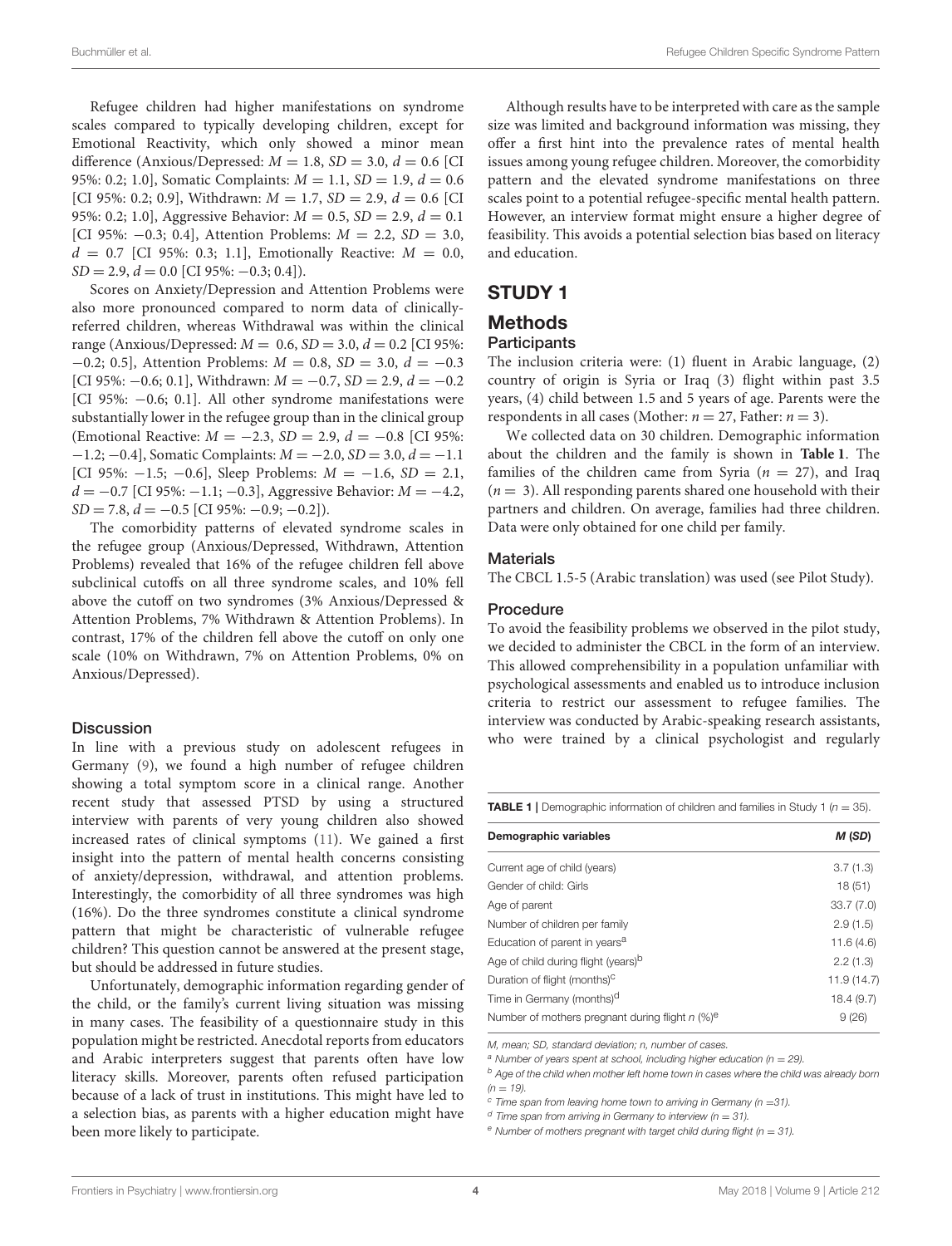Buchmüller et al. **Refugee Children Specific Syndrome Pattern** Specific Syndrome Pattern

supervised. All families were recruited through word of mouth by our Arabic speaking research assistants at mosques, cultural centers, refugee camps, and language schools. Interviews were conducted at participants' homes in order to ensure comfort and safety. In addition, interviewers spent an extended time period on introductions and small talk before starting the interview. Subsequently, our research assistants explained the procedure and the purpose of the interview. Afterwards, written informed consent was obtained from all respondents. Interviews included additional questionnaires and tests that are not part of this study. Research assistants estimated the CBCL part of the interview to last approximately 30 min. At the end of the interview, participants had the opportunity to ask questions, and research assistants handed out gift certificates as a gesture of appreciation for taking part in the study. The study was approved by the Ethics Committee of the Faculty of Psychology of the Ruhr-University Bochum.

#### Statistical Analysis

We applied stricter exclusion criteria regarding missing data than in the Pilot Study. If more than 10% of the items were missing, cases were not considered for statistical analysis. Clinical and subclinical cutoffs were calculated, as in the Pilot Study. The normality assumption of the syndrome scales was explored by conducting a Kolmogorov-Smirnov test ( $p_{exact} < 0.05$ ).

First, the syndromes scores were normalized by calculating difference scores between the refugee sample and the U.S. norm sample of typically developing children. This yielded an expected value of zero in case of equality of both groups. In a next step, a dependent one-sample t-test was performed. The difference value between refugees and the norm data of typically developing children was compared against zero ( $p < 0.05$ ). We applied Bonferroni corrections in order to control for multiple comparison biases.

Second, we compared the refugee data to clinical norm data, repeating the aforementioned statistical steps. We expected the difference from the clinical norm to be low. Given our sample size, a 5% threshold would lead to low power [required sample size = 128, if  $d = 0.3$ ,  $c = 5\%$ , [\(22\)](#page-11-15)]. To avoid an inflation of beta errors, we used effect sizes (Cohens' d) as decision criteria for specificity. If refugees had a) poorer mental health than the clinical group defined as a positive effect size or b) had equal mental health defined as the 95% confidence interval of the effect size ranging from a negative value to a positive value, we considered the syndrome to be refugee-specific.

Third, clustering of syndromes was explored using a Venn diagram. It depicts the percentage of children above the subclinical cutoff, and the comorbidity of the syndromes that were identified as being potentially refugee-specific.

#### **Results**

On average, refugee children showed elevated total problem scores when compared to the U.S. norm of typically developing children. Means and inferential statistics are displayed in **[Table 2](#page-4-0)**. Refugees scored higher on the internalizing scale, but did not differ significantly on the externalizing scale. As shown in **[Figure 1](#page-5-0)**, they had elevated scores in four out of seven syndrome

<span id="page-4-0"></span>TABLE 2 | Study 1 CBCL syndromes of refugee children compared to norm data of typically developing children.

| <b>CBCL syndromes</b>       | M (SD)<br>difference | t-Values | p-Values | Effect size d<br><b>[CI 95%]</b> |
|-----------------------------|----------------------|----------|----------|----------------------------------|
| <b>Emotionally Reactive</b> | 0.3(3.5)             | 0.5      | 1.0      | $0.1$ [-0.3; 0.4]                |
| Anxious/Depressed           | 3.1(2.8)             | 6.5      | < 0.01   | $1.1$ [0.7; $1.5$ ]              |
| Somatic Complaints          | 1.7(2.5)             | 3.9      | < 0.01   | $0.7$ [0.3; 1.0]                 |
| Withdrawn                   | 1.8(2.9)             | 3.6      | 0.01     | $0.6$ [0.2; 1.0]                 |
| <b>Sleep Problems</b>       | 0.8(2.9)             | 1.6      | 1.0      | $0.3$ [-0.1; 0.6]                |
| <b>Attention Problems</b>   | 1.1(2.0)             | 3.3      | 0.02     | $0.6$ [0.2; 0.9]                 |
| Aggressive Behavior         | 2.0(6.4)             | 1.9      | 0.73     | $0.3$ [0.0; 0.7]                 |
| <b>Total Score</b>          | 14.5 (22.2)          | 3.9      | < 0.01   | $0.7$ [0.3;1.0]                  |
| Internalizing               | 6.8(9.9)             | 4.1      | < 0.01   | $0.7$ [0.3; 1.1]                 |
| Externalizing               | 3.1(1.3)             | 2.4      | 0.21     | $0.4$ [0.1; 0.8]                 |
|                             |                      |          |          |                                  |

CBCL, Child Behavior Checklist; M, mean; SD, standard deviation; n, number of cases; r, rank biserial correlations coefficient; d, Cohen's d; T-values for t-tests between refugee children and norm data of typically developing children [\(18\)](#page-11-11), comparison of mean difference to 0; p-Values were adjusted for multiple comparisons using the Bonferronicorrection.

scales (Anxious/Depressed, Attention Problems, Withdrawn, Somatic Complaints).

Means and group comparisons with clinically-referred children, as well as prevalence rates of the refugee sample, are shown in **[Table 3](#page-5-1)**. In general, refugee children showed lower psychological difficulties compared to norm data of clinicallyreferred children (see **[Figure 1](#page-5-0)**). However, levels of behavioral difficulties varied between syndrome scales. Although refugee children had better mental health outcomes than the clinical norm group on most syndrome scales, differences were only marginal on the scales Attention Problems and Withdrawn. However, the effect size for the scale Anxious/Depressed was large, indicating that refugee children exhibited more behavior problems than clinically-referred children.

The comorbidity patterns of elevated syndrome scales in the refugee group (Anxious/Depressed, Withdrawn, Attention Problems) revealed that 9% of the refugee children fell above subclinical cutoffs on all three syndrome scales, while 15% were above the cutoff on two syndrome scales (see **[Figure 2](#page-6-0)**). In contrast, the rest of children were above the cutoff on only one syndrome scale (10% on Withdrawn, 7% on Attention Problems, 0% on Anxious/Depressed).

#### **Discussion**

Compared to norm data of typically developing children, refugee children scored significantly higher on the scales Somatic Complaints, Attention Problems, Anxious/Depressed, and Withdrawn, which is indicated by large effect sizes. Somatic Complaints were less pronounced in refugee children than in clinically-referred children, but symptoms of Withdrawn, Attention Problems, and Anxious/Depressed were equal to or higher than in a clinical norm sample. Interestingly, the prevalence rates and affected syndromes in Study 1 bear a great resemblance to the findings of our pilot study. This consistency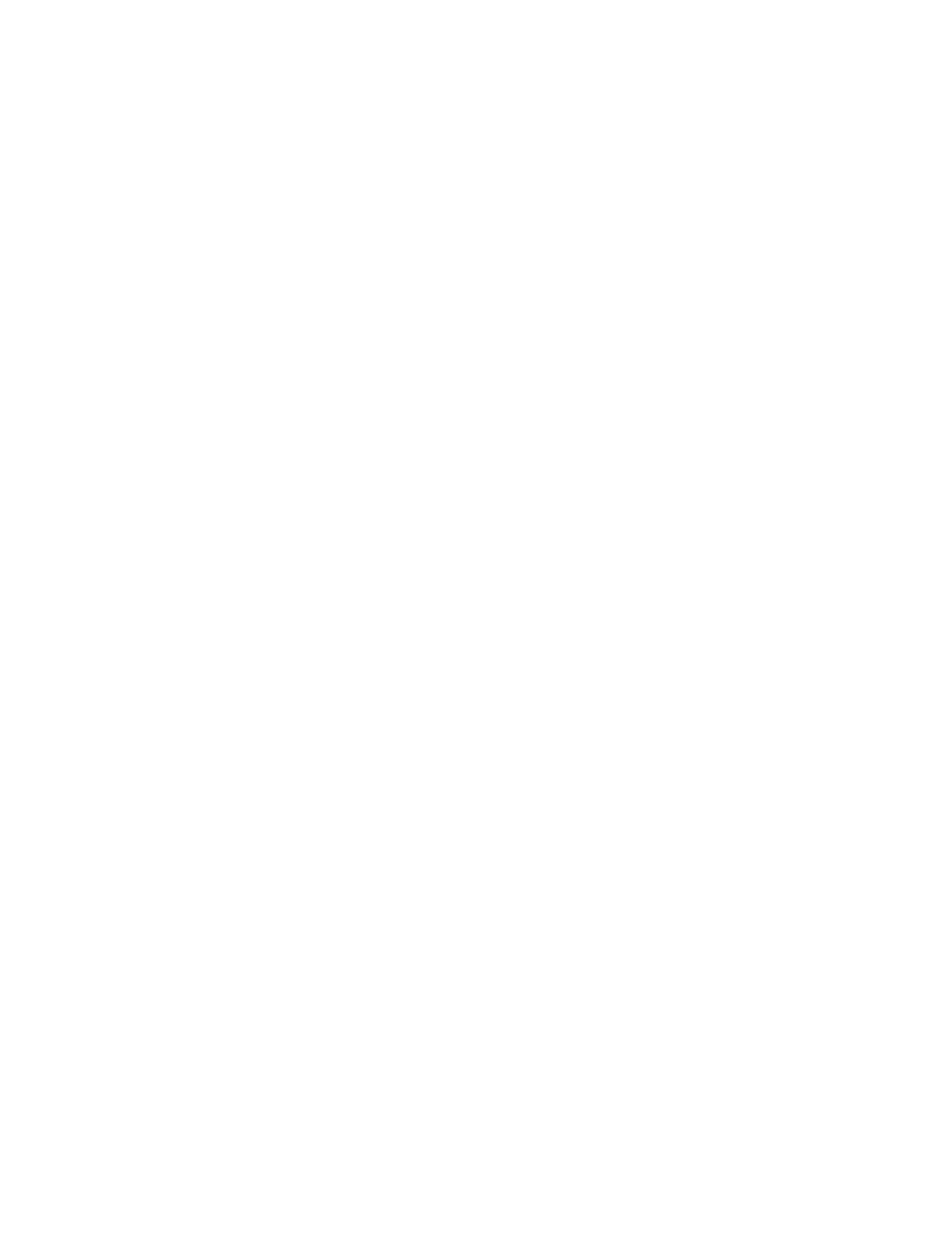

<span id="page-6-0"></span>Most studies cluster the symptoms around a broad syndrome of traumatization and PTSD [\(8\)](#page-11-1). In the present study, 37% of the children were above the proposed cutoff on the PTSD scale [\(19\)](#page-11-12), making it likely that some of these children may suffer from PTSD. When compared to a clinical group, the different syndrome manifestations on some scales, in addition to the comorbidity of these syndromes found in a subgroup of refugee children, raise the question whether the observed mental health outcome indicates a refugee-specific mental health pattern rather than PTSD.

# STUDY 2

## Methods

#### **Participants**

The total sample of the second study comprised 59 children. One case was deleted because of missing data. Hence, the final sample consisted of 58 children. Of those, 47 families came from Syria and 11 from Iraq. There was no overlap between the children of Study 1 and Study 2. See **[Table 4](#page-6-1)** for demographic information.

#### **Materials**

The Caregiver Teacher Report Form [CTRF 1.5-5, German version; [\(18\)](#page-11-11)] was administered to measure children's mental health status as reported by caretakers. The CTRF consists of 100 items, which largely correspond to the items on the CBCL. Caretakers also indicated their answers to 100 items on a 3-point Likert scale. Both instruments show a similar factor structure, <span id="page-6-1"></span>**TABLE 4** | Demographic information of children  $(n = 58)$  in Study 2.

|                                       | $M(SD)/n$ (%) |
|---------------------------------------|---------------|
| Age in years                          | 3.6(1.2)      |
| Girls                                 | 33(57)        |
| Time in Germany (months) <sup>a</sup> | 19(5.7)       |
| Both parents present <sup>b</sup>     | 50 (86)       |
| Literate parents <sup>c</sup>         | 49 (83)       |

M, mean; SD, standard deviation; n, number of cases

a Time span from arrival in Germany to participation in the study as estimated by the caretaker ( $n = 27$ ).

 $<sup>b</sup>$  Father and mother live in the household of the child estimated by the caretaker (n = 57).</sup>  $\textdegree$  Estimated by caretakers (n = 51).

have good content validity, and show a high cross-information agreement between parents and caretakers [\(18\)](#page-11-11).

The CTRF has been a valid and reliable tool across countries [\(20\)](#page-11-13). As for the CBCL, data of norm groups are available. The clinical reference group consists of children who were considered for mental health services and who were demographically matched to the typically developing norm group according to gender, ethnicity, age, and socio-economic background [\(18\)](#page-11-11).

#### Procedure

Caretakers were recruited from early childcare centers for recently arrived refugee and immigrant children in the federal state of North Rhine-Westphalia in Germany. Parents were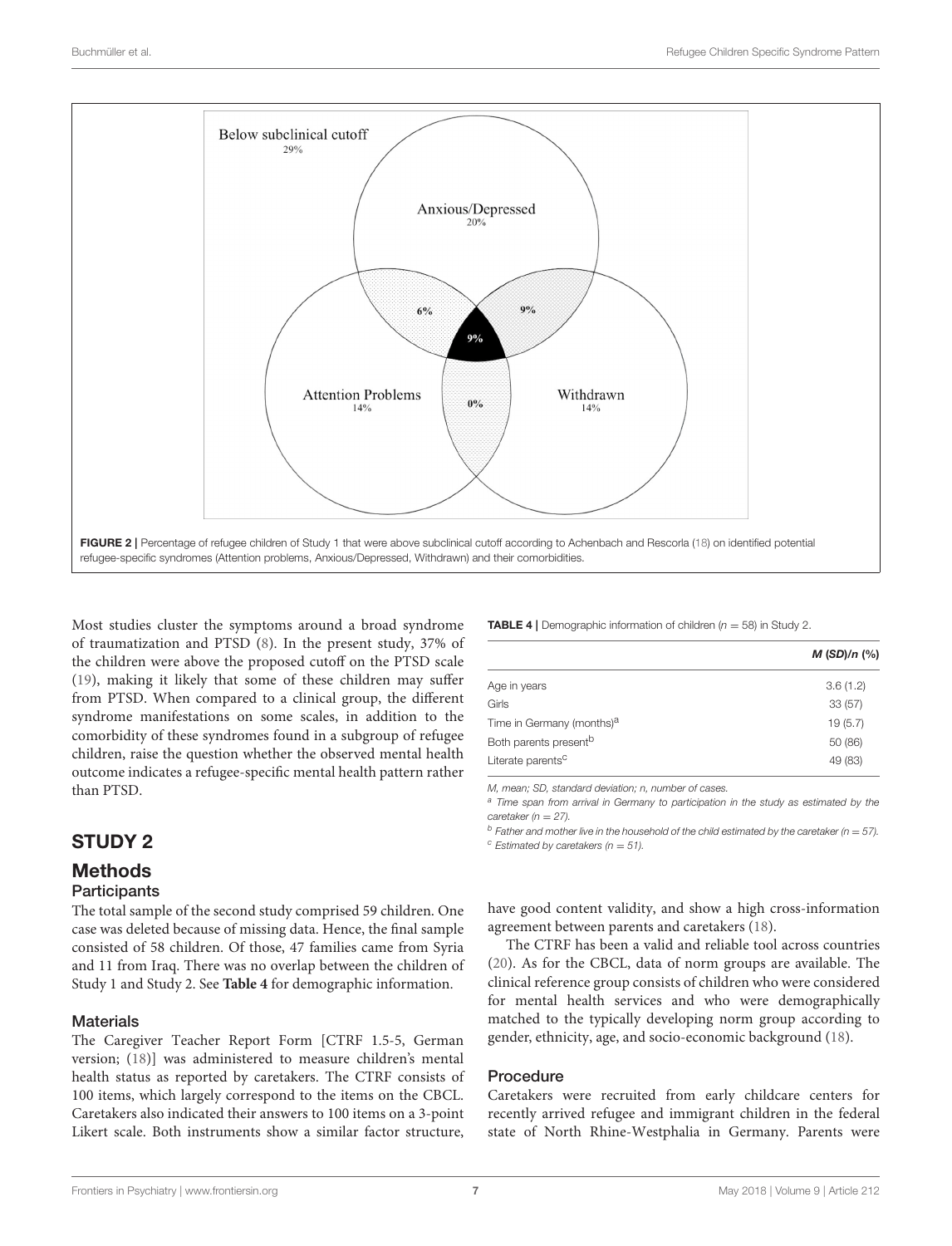informed by caretakers about the purpose of the study prior to the assessments. Information was handed out in the form of a letter which was available in relevant languages, i.e., Arabic, English, and German. Parents who did not want their children to be screened for mental health outcomes were asked to inform caretakers within 1 week in order not to be considered for the assessment. Afterwards, caretakers were asked to complete the CTRF for the child, aged 1.5–5 years, they had known for the longest period of time. On average, caretakers indicated that they had known the child for 9.7 months  $(SD = 5.1)$ . Personal information of the children and information of the carecenters were anonymized. The study was approved by the Ethics Committee of the Faculty of Psychology of the Ruhr-University Bochum.

#### Statistical Analysis

We repeated the same statistical procedure as in the previous study. However, only two scales (Attention Problems and Aggressive Behavior) were approximately normally distributed, whereas the remaining scales deviated significantly from normality using the Kolmogorov-Smirnov test ( $p_{exact} < 0.05$ ). Hence, we used non-parametric one-sample Wilcoxon tests for group comparisons.

#### **Results**

Refugee children had higher levels of externalizing problems than the norm. Attention Problems and Aggressive Behavior were elevated compared to U.S. norm data of typically developing children, although not in a significant range. Similarly, there were no differences in any other domains. Medians and group comparisons are shown in **[Table 5](#page-8-0)**.

Compared to clinical norm data, refugee children had lower scores on total problems, and lower scores on all scales with medium effect sizes except for the scale Somatic Complaints, where differences were only marginal (see **[Table 6](#page-8-1)**). Prevalence rates indicate that about one fifth of the refugee children had externalizing problems in a clinical range and about one third in a subclinical range. However, as shown in **[Figure 3](#page-9-0)**, only a small fraction of children showed clinically relevant behavior on specific syndrome scales. However, there was a tendency for syndrome manifestations to be higher when compared to typically developing children, but not when compared to clinically-referred children, except for Somatic Complaints.

#### **Discussion**

Assessment of caretakers' views allowed us to incorporate a more comprehensive picture of children's mental health status. All syndrome scales were elevated into a positive direction when compared to data of typically developing children. Externalizing syndromes were especially elevated, with medium effect sizes. In contrast, only Somatic Complaints were increased in comparison to data of clinically-referred children. This provides further partial evidence of the potential mental health pattern proposed in the Pilot Study and Study 1. However, caretakers seemingly observe a wide range of psychological problems in refugee children. The fact that Attention Problems and Aggressive Behavior are the syndromes that are most elevated might reflect the significance of those behaviors for primary care settings.

## GENERAL DISCUSSION

The aim of the study was to explore the mental health status of recently-arrived, young refugee children. We screened for mental health problems in a pilot study and two main studies using applicable methods that have been adopted internationally and two sources of information, parents and caretakers. In all studies, syndrome manifestations were compared to norm data both of typically developing children and of clinically-referred children. In addition, prevalence rates were reported, and comorbidities were calculated for the most pronounced syndrome scales, which revealed first evidence of a potential refugee-specific mental health pattern.

Comparing the reported clinical manifestations of Study 1 and Study 2, two results become the subject of discussion. First, parents reported, on average, more mental health problems than caretakers. Still, the results are not contradictory, as effect sizes across all syndrome scales indicate similar results. Two syndrome scales (Attention Problems and Aggressive Behavior) showed a similar effect size in both studies. The high concordance between the groups of informants on these scales underscores the clinical relevance of our results.

Second, parents reported more internalizing problems, whereas caretakers stressed externalizing problems. It is possible that a systematic bias influenced the concordance between the ratings of parents and caretakers. According to Achenbach and Rescorla [\(18\)](#page-11-11), parents report internalizing problems with a higher frequency than caretakers, whereas the reverse is true for externalizing problems. In our sample, parents spent significantly more time with their children compared to caretakers, who take care of a group of children for only a few hours a day [for a description of early childhood care centers see Busch et al. (under review)]. Additionally, language barriers may hamper communication between children and caretakers. Hence, children may communicate internalizing problems in a language that caretakers do not understand. The scores on the CTRF may, therefore, underestimate the true manifestations of emotional and behavioral difficulties.

As parents' psychological burden is likely high as well, the accuracy of the ratings for syndrome scales such as "Anxious/Depressed" may be distorted as a consequence [\(23,](#page-11-16) [24\)](#page-11-17). A difference between the syndromes could also point to real differences in psychological functioning across situations. In fact, some disorders, such as ADHD, are known to be highly susceptible to situational contexts [\(25\)](#page-11-18). These rater biases might explain why data from Study 2 was not able to fully confirm the potential refugee-specific pattern found in the Pilot Study and Study 1.

A growing body of research on refugee children worldwide reported elevated prevalence rates of mental health concerns [\(6–](#page-10-5)[8\)](#page-11-1). A meta-analysis, which included 17 studies on refugee children, found that refugee children have moderately poorer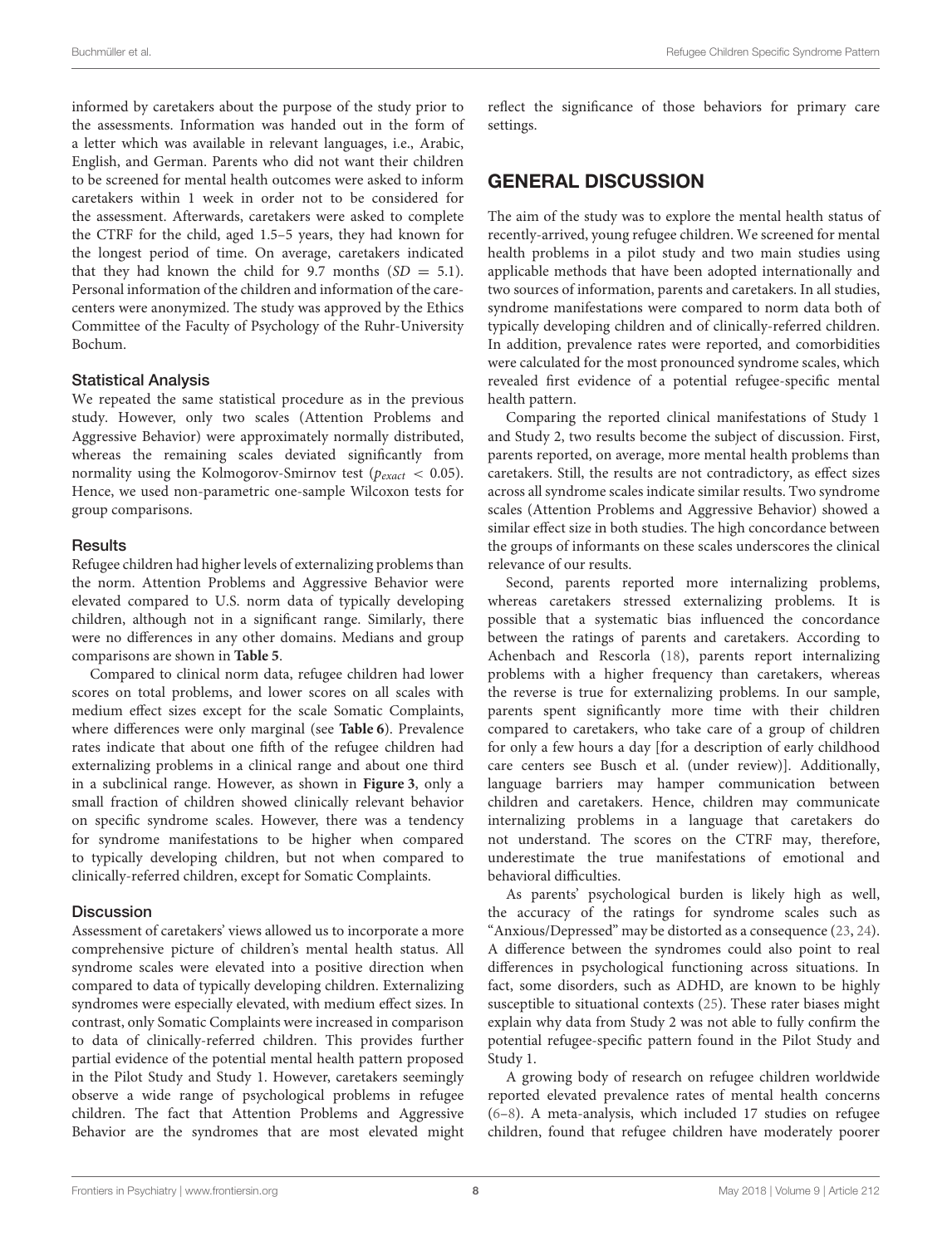<span id="page-8-0"></span>

| <b>CTRF syndromes</b>       | Median (IQR) difference | z-values | p-values | Effect size $d$ [Cl 95%] |
|-----------------------------|-------------------------|----------|----------|--------------------------|
| <b>Emotionally Reactive</b> | $-0.3(3.3)$             | 1.4      | 1.0      | $0.3$ [0.1; 0.5]         |
| Anxious/Depressed           | $-0.2(4.2)$             | 0.1      | 1.0      | $0.2$ [-0.1; 0.5]        |
| Somatic Complaints          | $-0.5(1.2)$             | $-0.3$   | 1.0      | $0.1$ [ $-0.0; 0.5$ ]    |
| Withdrawn                   | $-1.3(5.1)$             | 0.2      | 1.0      | $0.2$ [0.0; 0.5]         |
| <b>Attention Problems</b>   | 0.9(6.3)                | 2.6      | 0.10     | $0.4$ [0.2; 0.7]         |
| Aggressive Behavior         | 2.1(13.0)               | 2.3      | 0.19     | $0.4$ [0.2; 0.7]         |
| <b>Total Score</b>          | $-0.1(42.3)$            | 1.8      | 0.71     | $0.3$ [0.1; 0.6]         |
| Internalizing               | $-1.4(11.0)$            | 0.5      | 1.0      | $0.2$ [0.0; 0.5]         |
| Externalizing               | 2.8(17.2)               | 2.5      | 0.12     | $0.4$ [0.2; 0.7]         |
|                             |                         |          |          |                          |

CTRF, Caretaker Teacher Report Form; M, mean; SD, standard deviation; n, number of cases; d, Cohen's d; Standardized z-values for one-sample Wilcoxon-test between refugee children and norm data of typically developing children [\(18\)](#page-11-11), comparison of median difference to 0; P-Values were adjusted for multiple comparisons using the Bonferroni correction; Confidence interval was calculated using the syntax of Wuensch [\(21\)](#page-11-14).

<span id="page-8-1"></span>TABLE 6 | Study 2 CTRF syndromes of refugee children compared to clinical norm data of clinically-referred children.

| <b>CTRF syndromes</b>       | Median (IQR) difference | z-values | <i>p</i> -values | Effect size $d$ [CI 95%]   | Clinical cutoff $n$ (%) | Subclinical cutoff n (%) |
|-----------------------------|-------------------------|----------|------------------|----------------------------|-------------------------|--------------------------|
| <b>Emotionally Reactive</b> | $-2.4(3.0)$             | $-4.0$   | < 0.01           | $-0.5$ [ $-0.3$ ; $-0.8$ ] | 4 $(6.9)^a$             | $6(10.3)^{c}$            |
| Anxious/Depressed           | $-1.8(4.0)$             | $-2.9$   | 0.04             | $-0.3$ [ $-0.1$ , $-0.6$ ] | 4 $(6.9)^a$             | $6(10.3)^{c}$            |
| Somatic Complaints          | $-0.7(1.3)$             | 0.5      | 1.0              | $0.2$ [0.1, $-0.4$ ]       | $5(8.6)^a$              | $5(8.6)^{c}$             |
| Withdrawn                   | $-3.4(5.3)$             | $-2.6$   | 0.08             | $-0.3$ [ $-0.1$ ; $-0.6$ ] | 4 $(6.9)^a$             | $8(13.8)^{c}$            |
| <b>Attention Problems</b>   | $-2.7(7.3)$             | $-3.2$   | 0.01             | $-0.4$ [ $-0.2$ ; $-0.7$ ] | 4 $(6.9)^a$             | $8(13.8)^{C}$            |
| Aggressive Behavior         | $-10.4(13.3)$           | $-4.3$   | < 0.01           | $-0.7$ [ $-0.4$ , $-1.0$ ] | 4 $(6.9)^a$             | 10 $(17.2)^{\circ}$      |
| <b>Total Score</b>          | $-26.3(44.7)$           | $-3.8$   | < 0.01           | $-0.5$ [ $-0.2$ ; $-0.8$ ] | $8(13.8)^{b}$           | 17 $(29.3)$ <sup>d</sup> |
| Internalizing               | $-6.7(10.5)$            | $-3.2$   | 0.02             | $-0.3$ [ $-0.1$ ; $-0.6$ ] | $8(13.8)^{b}$           | 13 $(22.4)$ <sup>d</sup> |
| Externalizing               | $-12.6(20.5)$           | $-4.1$   | < 0.01           | $-0.6$ [ $-0.3$ ; $-0.9$ ] | $11(19)^b$              | 18 $(31.0)^d$            |

CTRF, Caretaker Teacher Report Form; M, mean; SD, standard deviation; n, number of cases; r, point bivariate correlations coefficient; d, Cohen's d; Standardized z-values for one-sample Wilcoxon-test between refugee children and norm data of clinically-referred children [\(18\)](#page-11-11), comparison of median difference to 0; P-values were adjusted for multiple comparisons using the Bonferroni correction; Confidence interval was calculated using the syntax of Wuensch [\(21\)](#page-11-14);

a Number of refugee children who scored above clinical cutoffs as proposed by Achenbach and Rescorla [\(18\)](#page-11-11).

 $<sup>b</sup>$  Number of refugee children who scored at least two standard deviations above the norm [\(18\)](#page-11-11).</sup>

<sup>c</sup> Subclinical cutoffs [\(18\)](#page-11-11).

 $<sup>d</sup>$  Number of refugee children who scored at least one standard deviation above the norm [\(18\)](#page-11-11).</sup>

mental health outcomes compared to non-refugee children [\(26\)](#page-11-19). However, research on young refugee children in Germany is still scarce, which comes as a surprise, as a great number of families with young children has claimed asylum within the last few years [\(3\)](#page-10-2). Among the first, Soykoek et al. [\(11\)](#page-11-3) investigated prevalence rates of PTSD among refugee children from 0 to 6 years of age in Germany. Unlike Soykoek et al. [\(11\)](#page-11-3), we did not conduct clinical interviews for PTSD, but used screening instruments, which allowed us to check for a broad range of clinical syndromes. Each study takes a different perspective when describing similar phenomena, and thus they can be viewed as complementary. While both studies found elevated rates of PTSD/signs of PTSD (26% vs. 37% in our study), we also found various internalizing and externalizing behavioral problems. This suggests that researchers and clinicians should broaden their focus and be aware that refugee children exhibit a variety of mental health problems apart from PTSD.

Considering the fact that recently arrived refugee children are exposed to a large number of specific risk factors [\(5\)](#page-10-4), we expected to find a specific early childhood mental health pattern in refugee children. The mental health status on the scales Anxious/Depressed, Withdrawn, and Attention Problems were in a clinical range, whereas mental health status on the remaining scales was better than in a clinical comparison group. Although the syndromes mostly occurred individually, about one quarter of children exhibited them in a comorbid fashion. Thus, parent reports delivered a first hint for a refugee-specific mental health pattern.

Research on specificity regarding the development of psychopathologies yields mixed results [\(12\)](#page-11-5). Even less is known about the effects of war-related stressors on the development of specific mental health problems. One study on school children reported differences regarding the mental health status, depending on the experience of violence in the context of war [\(17\)](#page-11-10). Refugee children might show a predominance of internalizing symptoms that differs from other traumatized groups [\(27\)](#page-11-20). The authors hypothesized that this pattern might be a consequence of acute stress in the context of armed conflicts. However, to confirm the notion of specificity, two conditions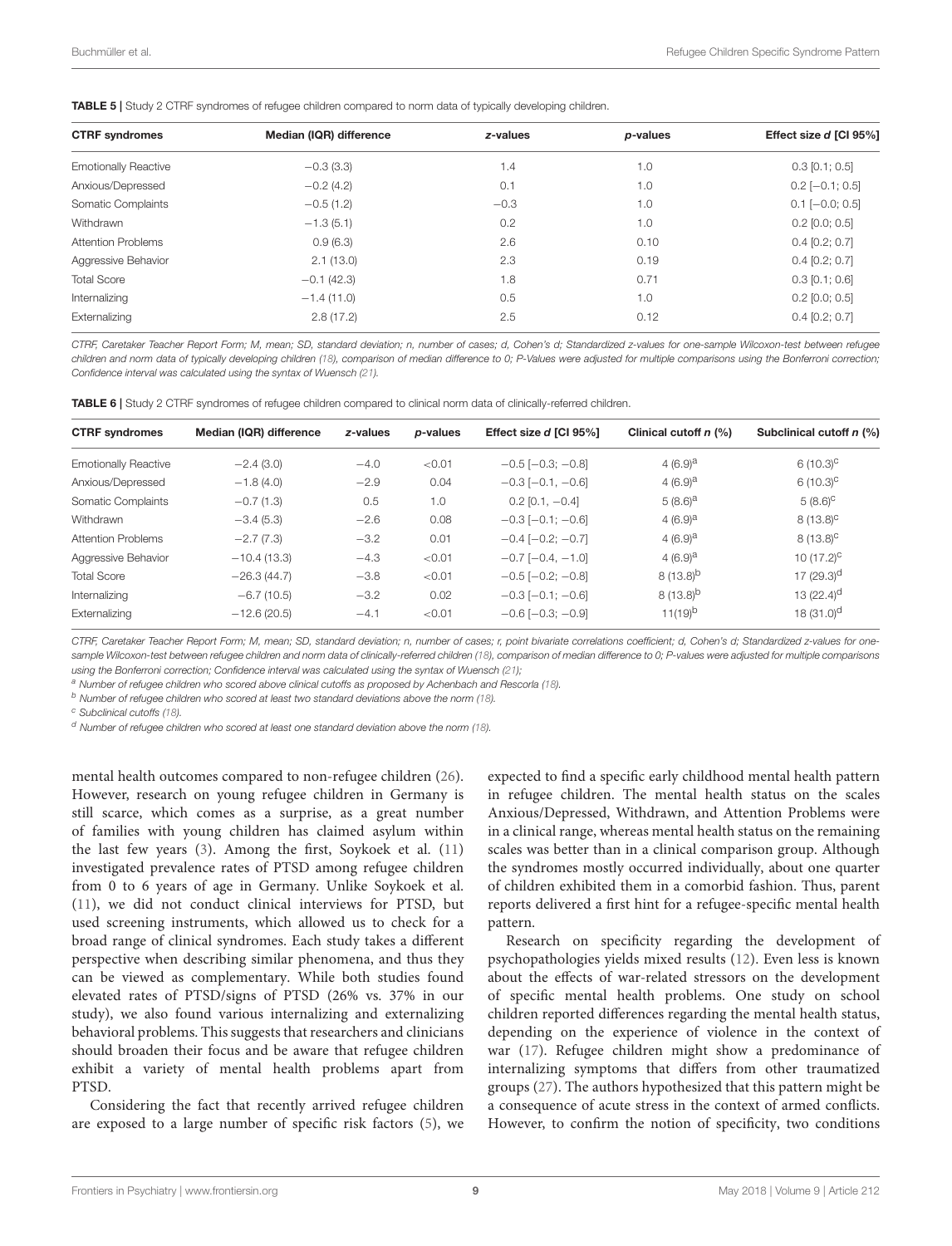

<span id="page-9-0"></span>have to be met: Namely, a specific risk factor (condition 1) must lead to a specific mental health outcome (condition 2) [\(12\)](#page-11-5).

Two main approaches can be distinguished that describe the mechanisms of how risk factors lead to negative mental health outcomes. According to the cumulative risk approach, each risk factor has an independent additive effect on children's mental health outcomes [\(28\)](#page-11-21). It is often assumed that negative experiences accumulate until they reach a certain threshold [\(29\)](#page-11-22). Once the threshold is exceeded, children's mental health outcomes deteriorate rapidly.

A dimensional approach proposed by McLaughlin and Sheridan [\(30\)](#page-11-23) differentiates between risk factors along two dimensions, threat and deprivation. Threat is defined as an event involving harm (e.g., community violence), whereas deprivation is defined as experiences involving an absence of expected inputs (e.g., neglect). The development of a specific kind of psychopathology may depend on the dimension of risk factors involved. There is evidence that refugee children and their families are not only subject to threatening events, but also to severe deprivation, such as a lack of food, isolation, and a lack of shelter [\(31\)](#page-11-24). Thus, the refugee-specific mental health pattern might well be interpreted in the context of a dimensional risk approach.

The second condition of specificity relates to mental health outcomes. Research has repeatedly shown that young children may develop PTSD, but symptoms differ in some aspects from those of older populations [\(32,](#page-11-25) [33\)](#page-11-26). One third of the refugee children in Study 1 showed signs of PTSD. Although risk factors might differ in severity and type from other traumatized groups, they might still facilitate the development of PTSD. Furthermore, Hodges et al. [\(15\)](#page-11-8) showed that the exposure to multiple, different traumatic events leads to a higher complexity of symptoms. This complements our result of a wide range of affected syndromes. However, it is also possible that some refugee children suffer from PTSD, whereas others develop a mental health pattern that is specific to the refugee population. Our explorative study cannot provide an answer to these questions, but can rather be viewed as a starting point for novel specificity research on refugee children.

It is of particular importance to study the effects of traumatization in early childhood, as early experiences may have different negative effects on future outcomes compared to later traumatization. According to Maercker et al. [\(34\)](#page-11-27), experiencing traumatization in childhood, before the age of 12, increases the risk of suffering from major depression, whereas traumatization beyond the age of 12 increases the risk for PTSD. The authors speculated that the development of PTSD might require a high degree of maturation of the brain in order to be able to organize intrusive memories and process fear stimuli. This may not be possible in young children. However, early exposure to traumatic events may have sensitizing effects on children by causing a dysfunction of the physiological stress axis. This is likely to make children more prone to various psychopathological signs and symptoms over the course of their development [\(29\)](#page-11-22). Apart from developmental factors, young refugee children may be particularly vulnerable to behavioral difficulties because caregivers were exposed to high levels of stress as well. The onset of mental health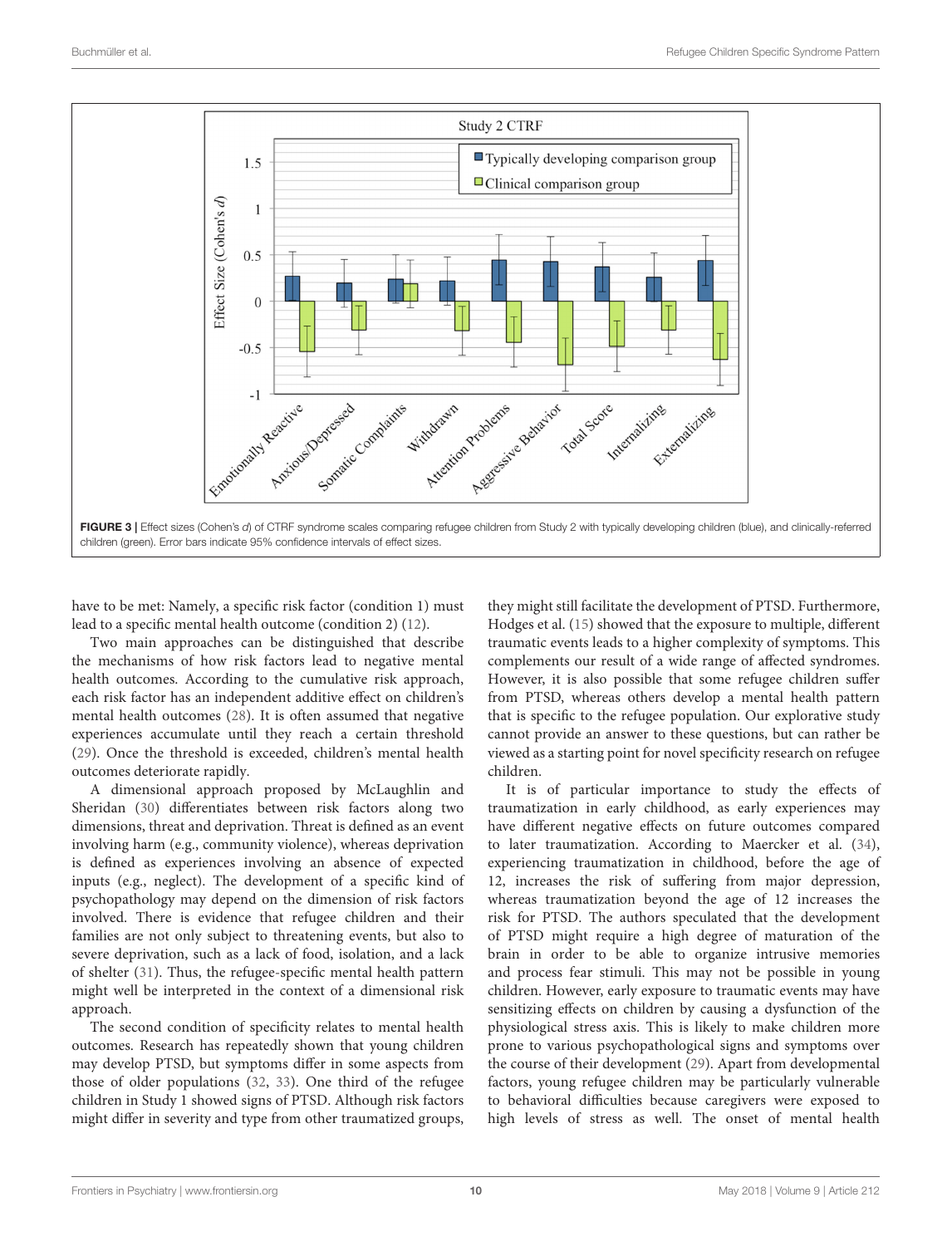concerns may even be rooted in stressors regarding the prenatal environment. About one quarter of mothers in our first study reported that they were pregnant with the child during their flights. Stressors during pregnancy are likely to have longlasting effects on children [\(35,](#page-11-28) [36\)](#page-11-29). This underscores that the effects of traumatization in an early stage of the development and the high-risk environment of refugees are difficult to disentangle.

Due to their explorative nature and practical obstacles, our studies come with some limitations. The feasibility of the instrument was checked in a pilot study. Nevertheless, a selection bias could not be fully avoided. The mean duration of schooling in our sample in Study 1 was nearly 10 years. This is about twice as long as the average time of schooling in Syria before the war (United Nations Human Development Reports). This might hamper the generalizability of our sample. The possibility of a cultural bias, particularly for the parents' report, cannot be fully excluded either. The CBCL is found to be crossculturally valid, and norm values between children from the United Arab Emirates and the U.S. have not shown substantial differences [\(20\)](#page-11-13). Still, cross-cultural validation, particularly with people from Syria and Iraq, is needed. To assess signs of posttraumatic stress, we relied on a PTSD scale derived from CBCL items. This scale shows sufficient sensitivity [\(19\)](#page-11-12), and is more reliable than comparable PTSD scales derived from the CBCL [\(37\)](#page-11-30). However, all these PTSD scores derived from the CBCL should be interpreted with care, as they may lack the specificity to differentiate between PTSD and other psychiatric disorders like communication disorders, disruptive behavior disorders, or other anxiety disorders [\(38,](#page-11-31) [39\)](#page-11-32).

Refugees share a number of risk factors, and are thus described as a vulnerable population in need of specific research and intervention programs [\(5\)](#page-10-4). Nevertheless, the similar risk factors should not mask the heterogeneity within the refugee group. A meta-analysis revealed that mental health problems differed substantially between studies because of contextual factors before and after displacement [\(26\)](#page-11-19). For example, the authors reported that effect sizes depended on economic opportunities and differed between those who were displaced internally and those who were displaced externally. Hence, in order to understand underlying causes of mental health problems in more detail, contextual factors should be addressed in future studies. For young children in particular, parental mental health status potentially constitutes a crucial context for the development of mental health problems [\(40\)](#page-11-33).

# **REFERENCES**

- <span id="page-10-0"></span>1. UNHCR. Global Trends: Forced displacement in 2015. (2015). Available online at: [http://www.unhcr.org/statistics/unhcrstats/576408cd7/unhcr-global](http://www.unhcr.org/statistics/unhcrstats/576408cd7/unhcr-global-trends-2015.html)[trends-2015.html](http://www.unhcr.org/statistics/unhcrstats/576408cd7/unhcr-global-trends-2015.html) (Accessed February 24, 2017)
- <span id="page-10-1"></span>2. Bhutta ZA, Keenan WJ, Bennett S. Children of war. Urgent action is needed to save a generation. Lancet (2016) **388**:1275–6. doi: [10.1016/S0140-6736\(16\)31577-X](https://doi.org/10.1016/S0140-6736(16)31577-X)
- <span id="page-10-2"></span>3. Federal Office for Migration and Refugees. Refugees: Recent numbers of asylum (Original title: Flüchtlinge (BAMF): Aktuelle Zahlen zu Asyl). (2016).

Our studies deliver evidence for mental health problems of young refugee children in Germany. While a significant percentage of children showed signs of post-traumatic stress, we found a broad scope of mental health domains that were affected. Researchers should therefore not exclusively narrow their focus on PTSD symptomatology, but encompass other mental health problems as well. The question of whether or not the striking manifestations of anxiety, depression, withdrawal behavior, and attention problems resemble a refugee-specific syndrome pattern in young children cannot be answered at this point in time. Future studies should follow these hints and explore the mental health pattern in more detail. Revealing a specific pattern is an important step in early diagnosis of mental health concerns in this vulnerable group, in offering tailored intervention, and in preventing the onset of mental disorders as early as possible.

## ETHICS STATEMENT

This study was carried out in accordance with the recommendations for psychological research of the Deutsche Gesellschaft für Psychologie (DGP) with written informed consent from all subjects. All subjects gave written informed consent in accordance with the Declaration of Helsinki. The protocol was approved by the ethical committee of the Faculty of Psychology at the Ruhr-University Bochum.

# AUTHOR CONTRIBUTIONS

TB contributed to the conception and design of the study, to the analysis and interpretation of data, and to drafting the manuscript. HL was involved in drafting the manuscript and contributed to the interpretation of the data. JB was involved in the conception of the study and revised the manuscript. RK revised the manuscript and contributed to the interpretation of the data. BL made contributions to the conception of the study, revised the manuscript, and gave final approval of the version to be published.

## FUNDING

The study was funded by the Ministerium für Kinder, Familie, Flüchtlinge und Integration des Landes Nordrhein-Westfalen. We acknowledge support by the DFG Open Access Publication Fund of the Ruhr-University Bochum.

- <span id="page-10-3"></span>4. Fazel M, Reed RV, Panter-Brick C, Stein A. Mental health of displaced and refugee children resettled in high-income countries: risk and protective factors. Lancet (2012) **379:**266–82. doi: [10.1016/S0140-6736\(11\)60051-2](https://doi.org/10.1016/S0140-6736(11)60051-2)
- <span id="page-10-4"></span>5. Pieloch KA, McCullough MB, Marks AK. Resilience of children with refugee statuses. A research review. Can Psychol. (2016) **57**:330–9. doi: [10.1037/cap0000073](https://doi.org/10.1037/cap0000073)
- <span id="page-10-5"></span>6. Reed RV, Fazel M, Jones L, Panter-Brick C, Stein A. Mental health of displaced and refugee children resettled in low-income and middleincome countries: risk and protective factors. Lancet (2012) **379**:250–65. doi: [10.1016/S0140-6736\(11\)60050-0](https://doi.org/10.1016/S0140-6736(11)60050-0)